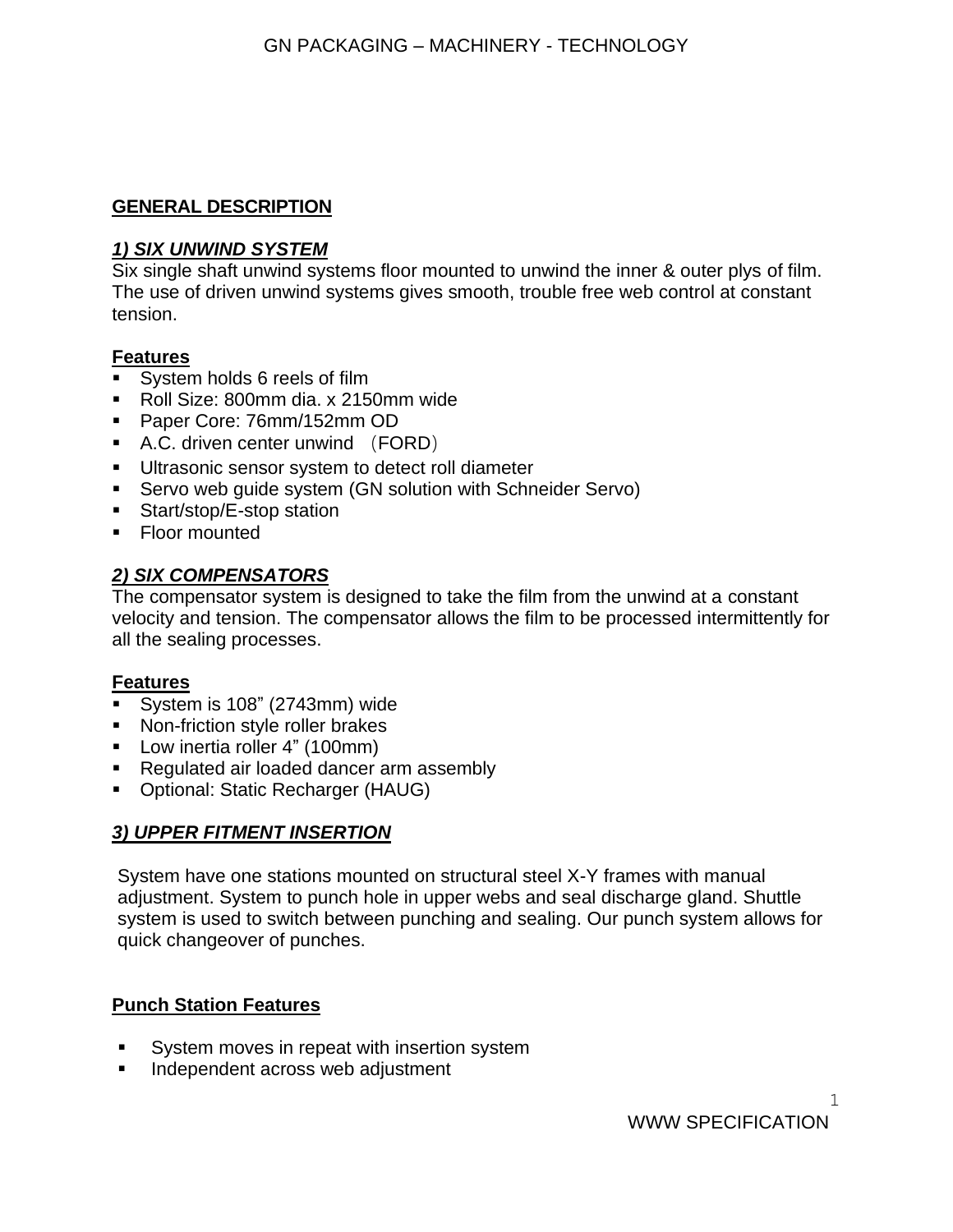- Vacuum draw off
- Punch: size to be confirmed

#### **Fitment Insertion Features**

Our systems allow for a manual insert of the fitment to maintain endless production with no scrap.

- One conveyor feeding system
- Direct table lift
- Spout conveyor with low alarm
- Change set (3 total) or adjustment (3 total)

# *4) LOWER FITMENT INSERTION*

System have one station that is mounted on structural steel X-Y frames with manual adjustment System to punch hole in lower webs and seal discharge gland. Shuttle system is used to switch between punching and sealing. Our punch system allows for quick changeover of punches.

## **Punch Station Features**

- System moves in repeat with insertion system
- **■** Independent across web adjustment
- Vacuum draw off
- Punch: size to be confirmed

## **Fitment Insertion Features**

Our systems allow for a manual insert of the fitment to maintain endless production with no scrap.

- One conveyor feeding system
- Direct table lift
- Spout conveyor with low alarm
- Change set (3 total) or adjustment (3 total)

## *5) SERVO ENTRY DRAW ROLLER*

Driven by its own independent servo drive supplies the film to the longitudinal sealing section. The servo allows the operator to control the tension in the film.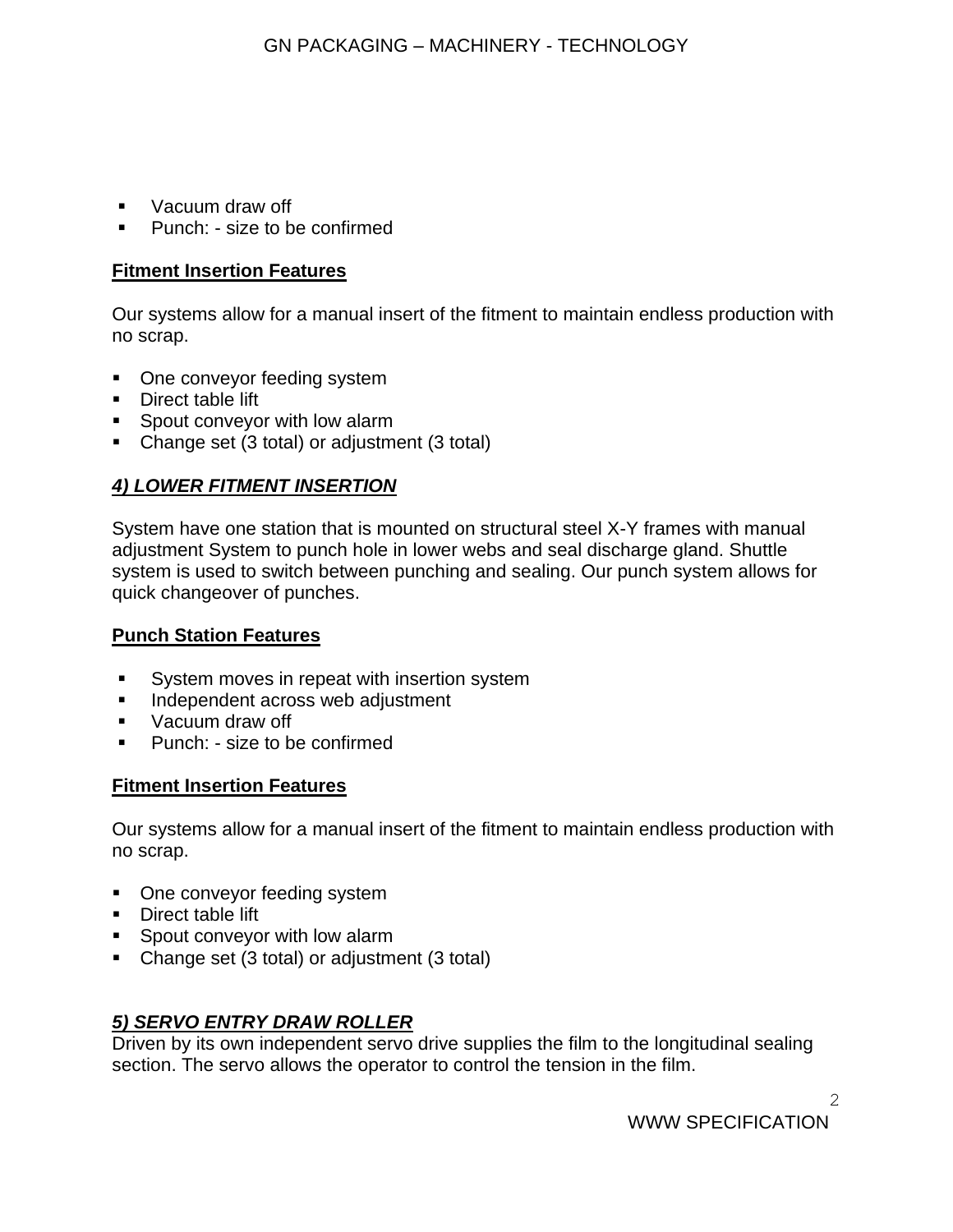## **Features**

- A.C. independent servo drive, motor (Schneider)
- Air loaded upper draw roller with LH, RH & center control
- Gear driven upper
- Web tension control from PLC input
- Adjustable large dia. upper wheels complete with scale for setup
- Equipped with diversion rollers to control position of the upper fitment

# *4) LONGITUDINAL SEALING STATIONS WITH WEB SPREADER*

This machine is equipped with two longitudinal seal bars. The seal bars are designed for single and multiple hit sealing and therefore designed to accept seal inserts and is repeat adjustable in machine direction. This single hit system eliminates the overlap and offset leg seal problems.

# **Features Longitudinal Sealing Stations**

- 2 stations
- Seal side to side adjustment
- Adjustable in repeat direction
- Synchronize linkage
- Upper and lower seal include extra lift 3" (76mm) and cooling channel
- Independent parameter adjustment via PLC for each bar
- 3000mm long seal bars with water cooling
- **·** Impulse seal technology
- PE option includes air blast cooling with regulation
- Belt style support/stripper
- Quick teflon scroll system on all bars
- 6mm rubber (30 & 60 duro) included
- Web supporting table between seal bars low static charge materials

# **Features of one Web Spreader**

- Air driven clamps
- Air driven spreading to eliminate wrinkles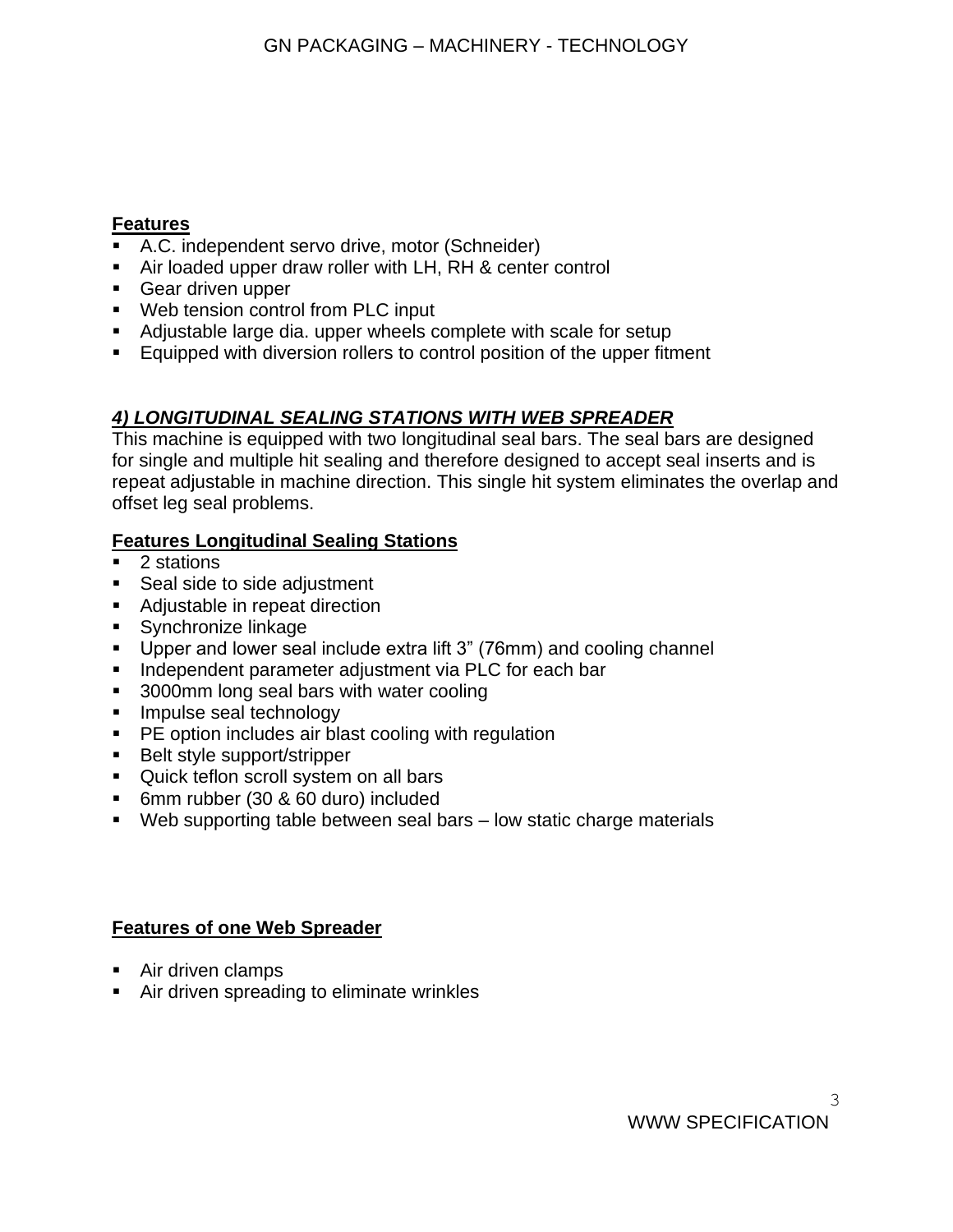# *5) SERVO EXIT DRAW ROLLERS*

Driven via an independent A.C. servo the final draw roller accurately moves the film to the cut-off or serration.

#### **Features**

- A.C. independent servo with brake (SCHNEIDER)
- Air loaded upper draw roller with LH, RH and center control
- Gear driven upper
- Web jam-up detector system with adjustable fingers
- Two high powered static bars
- Adjustable large dia. upper wheels complete with scale for setup
- Retractable web support fingers to aid transfer of material over Transverse Seal Cut Off Station

# *6) TRANSVERSE SEALING SYSTEM WITH CUT OFF AND WEB SPREADER*

This machine includes one transverse sealing station. The design overcomes all the problems associated with the production of PE film structures.

## **Features of one Transverse Sealing Station**

- Repeat adjustment with pneumatic position locks
- **■** Independent parameter adjustment via PLC
- **EXEC** Impulse heat technology
- 108" long and 2" wide sealing bars with water cooling
- Synchronizing linkage
- **•** Upper and lower bars have extra lift 76mm
- Web clamp for PE film structures
- Air blast cooling with regulation
- Rubber sealing (30 & 60 duro rubber included)

## **Features of one Web Spreader**

- Air driven clamps
- Air driven spreading to eliminate wrinkles

## **Features of one Cut Off**

4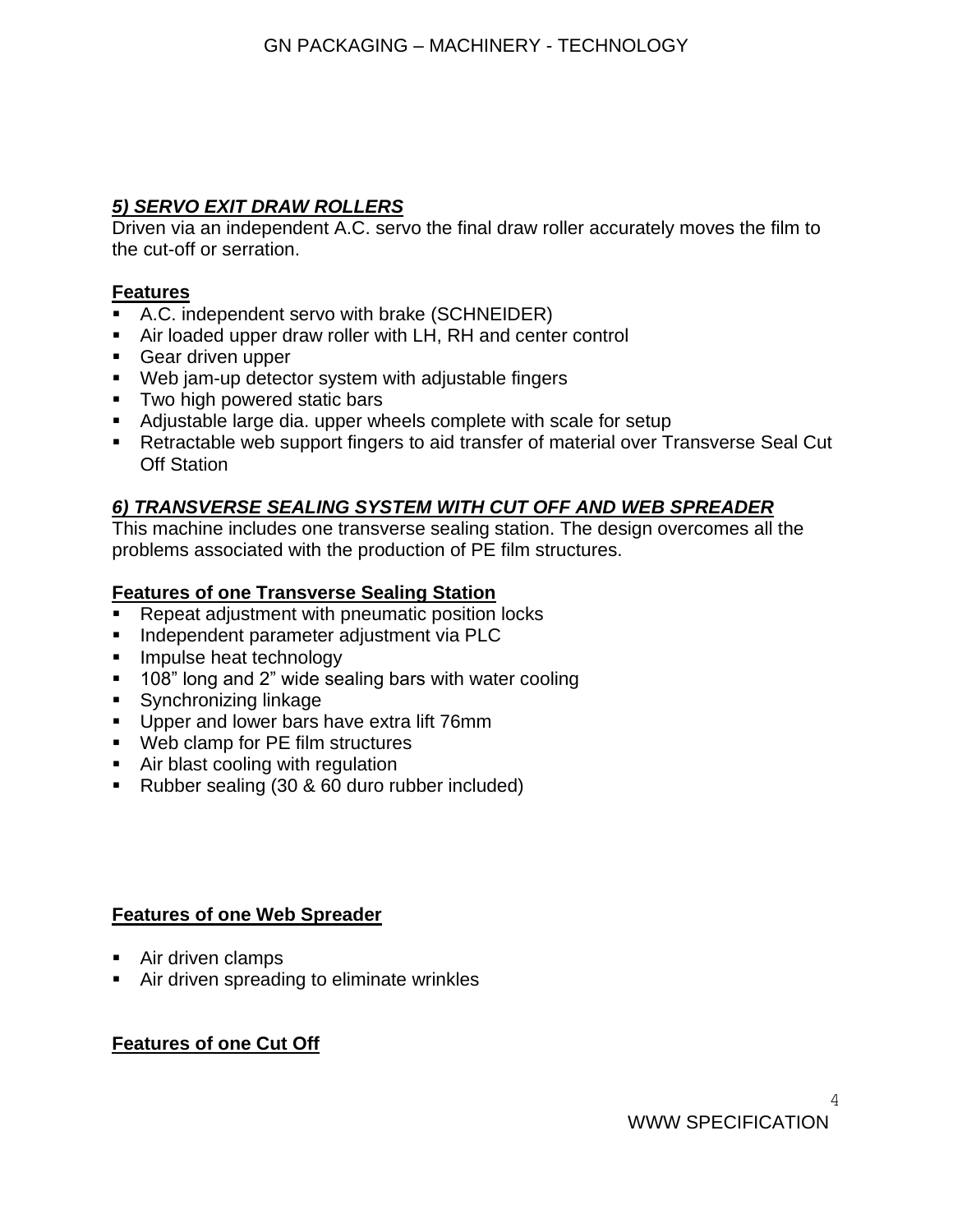- Servo drive (Schneider)
- 3 blades supplied
- Adjustable webwidth via proximity limits
- Quick change blade system (holder: DIENES)

# *14) DELIVERY TABLE*

System allows pouches to be shingled or individually delivered with stop timers.

# **Features**

- Adjustable speed control
- AC motor driven belt (Schneider)
- **·** Independent timers via PLC

## *15) CE GUARDING*

Machine is interlocked with light curtain guarding full length of the sealing system.

#### **Features**

■ CE guarding standard

# *16) CONTROL SYSTEM*

GN have adopted a very simple control philosophy which allows for on the fly adjustment to all crucial parameters. Job retrieval and custom skip are standard features.

## **Features**

- **PLC** Schneider
- **•** Touch screen interface on remote arm (one in the insertion area and one at the exit draw roller, Schneider)
- On the fly adjustment
- Servo control for web tension (Schneider)
- Custom skip
- Job storage/recall
- PLC control all parameters (Schneider)
- Full documentation of all programs
- Message center alarm & fault display
- Heat control (OMRON)

## *17) MACHINE COLOUR*

GN can supply: GN Green

WWW SPECIFICATION

5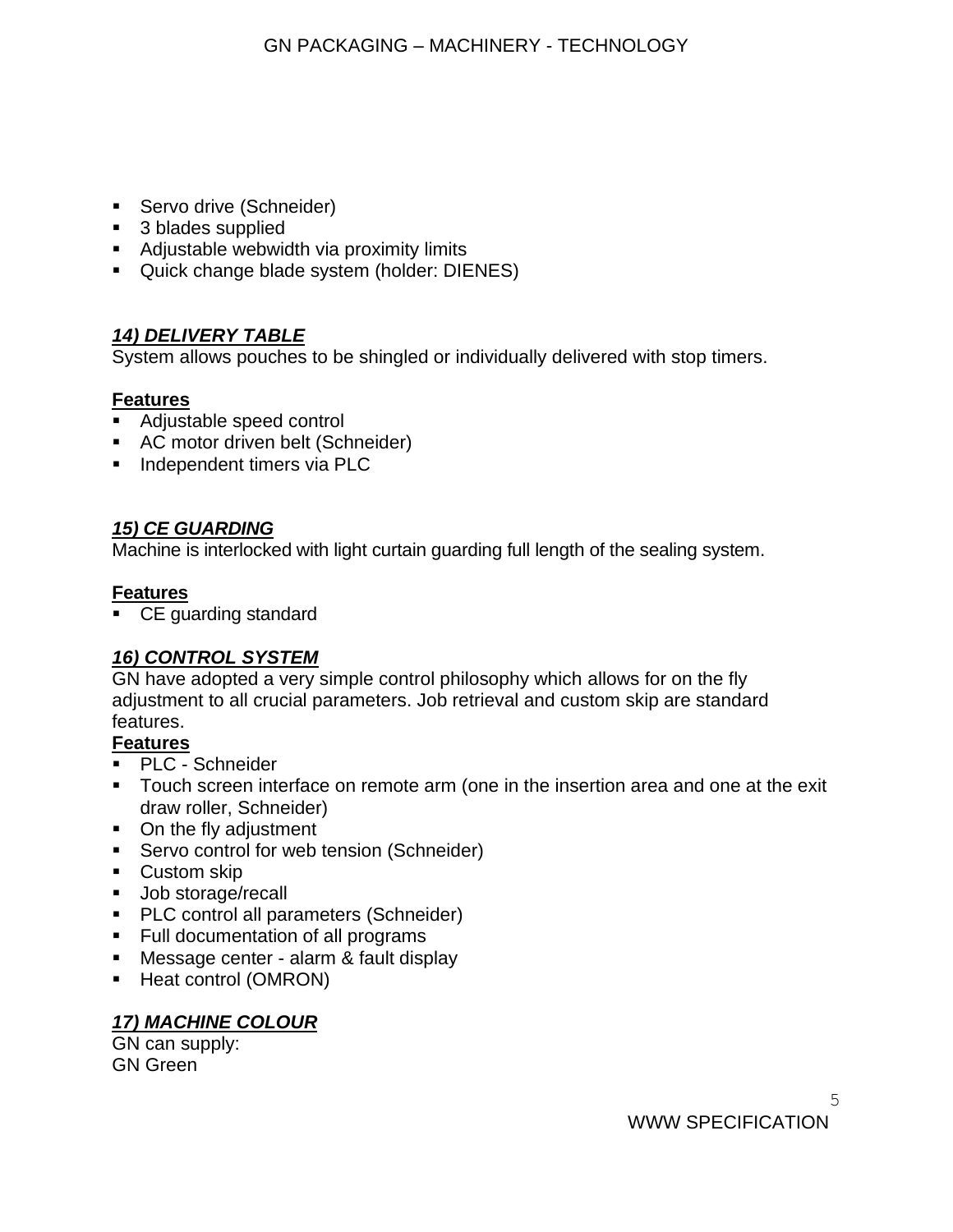GN White – RAL #9003 GN Beige – RAL #7032

If another colour is required – please specify the colour and the RAL  $\#$ **Note: Customer to specify prior to order confirmation.**

#### **OPTIONS:** *Should any of these options be required please consult your technical sales representative for explanation and pricing.*

*All pneumatic parts, like cylinder, valves, pressure gages etc., are SMC branded*

#### **TECHNICAL SPECIFICATIONS:**

MACHINE RANGE OF PRODUCT:

Max. web width: 2150mm Min. size: to be defined by customer Max. single draw: 2840 mm or to be further defined by customer. Current proposal is 3000mm sealing bars.

#### PRODUCTION OUTPUT:

Actual production speed is dependent on type, quality and thickness of material used. It is expected that consistent, good quality, lay flat material will be supplied to achieve the maximum cycle rates achievable on this unit quoted. Samples of product and/or film expected to be produced/run on the configured machine must be supplied to GN prior to order confirmation.

#### SPEED

10 - 16 seconds/cycle for the bags with top fitment and one bottom fitment.

Note:

The above speed was estimated based on the data we received from customer. The actual max. speed will be finally decided by running the material customer supply to GNPT.

## ELECTRICAL SUPPLY:

A 3 phase isolation transformer is included with the machine. Primary voltage of the transformer is the customer supplied voltage.

## **Customer supplied voltage\_\_\_\_3-phase 415 ACV, 50 Hz\_\_\_\_**

GN machines are equipped with a non fused electrical disconnect. Any fused disconnects required by local electrical codes are the full responsibility of the purchaser and are not supplied by GN.